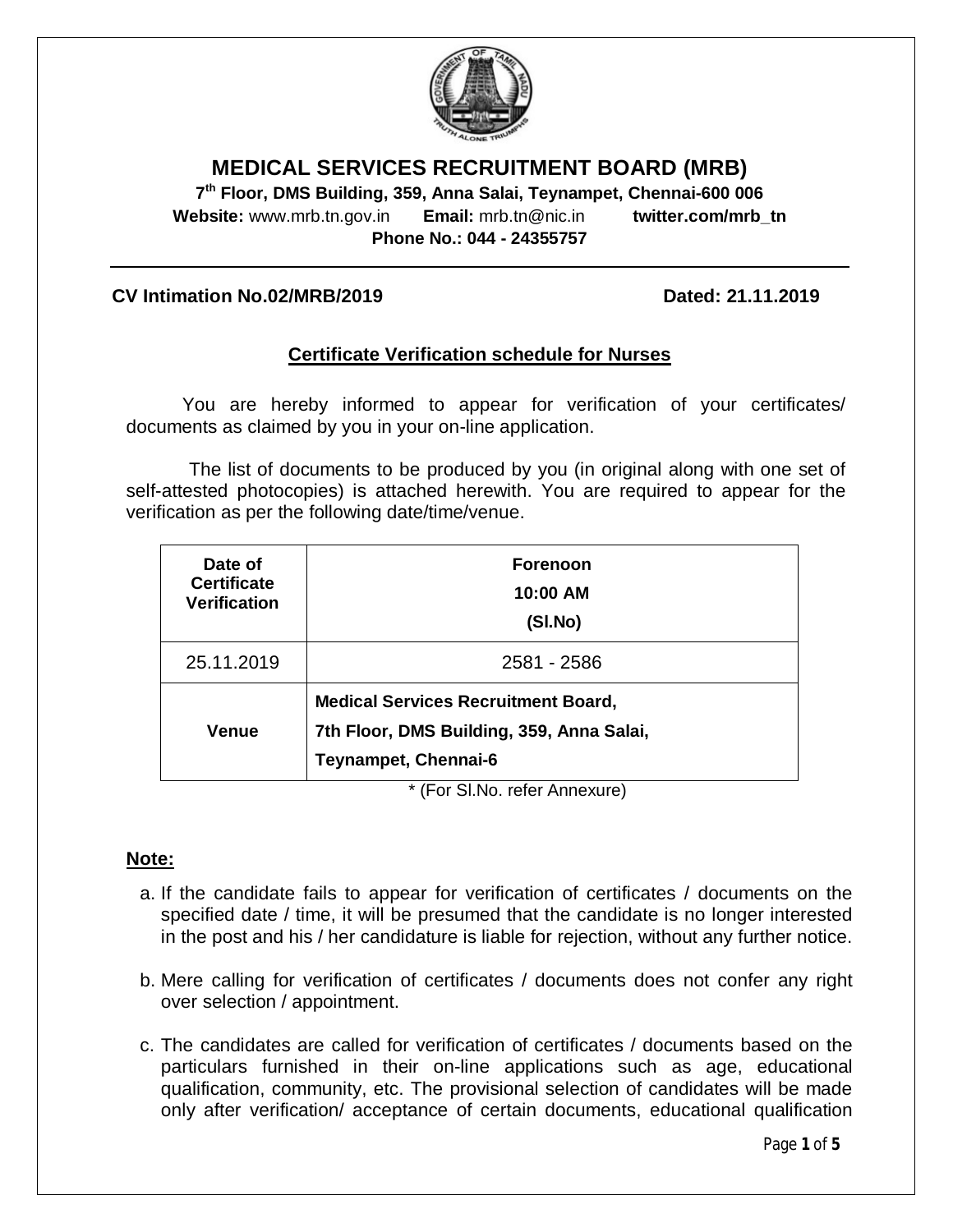possessed by him/her, clarification regarding community status and its acceptance, marks / rank list of the candidate etc. as the case may be. If any of their claims are found to be false or incorrect, their candidature is liable for rejection at any point of time.

d. Candidate called for Certificate Verification is hereby advised to appear with all the relevant documents in original without fail. Failure to produce even any one of the essential documents will result in rejection of his / her candidature.

**MEMBER SECRETARY**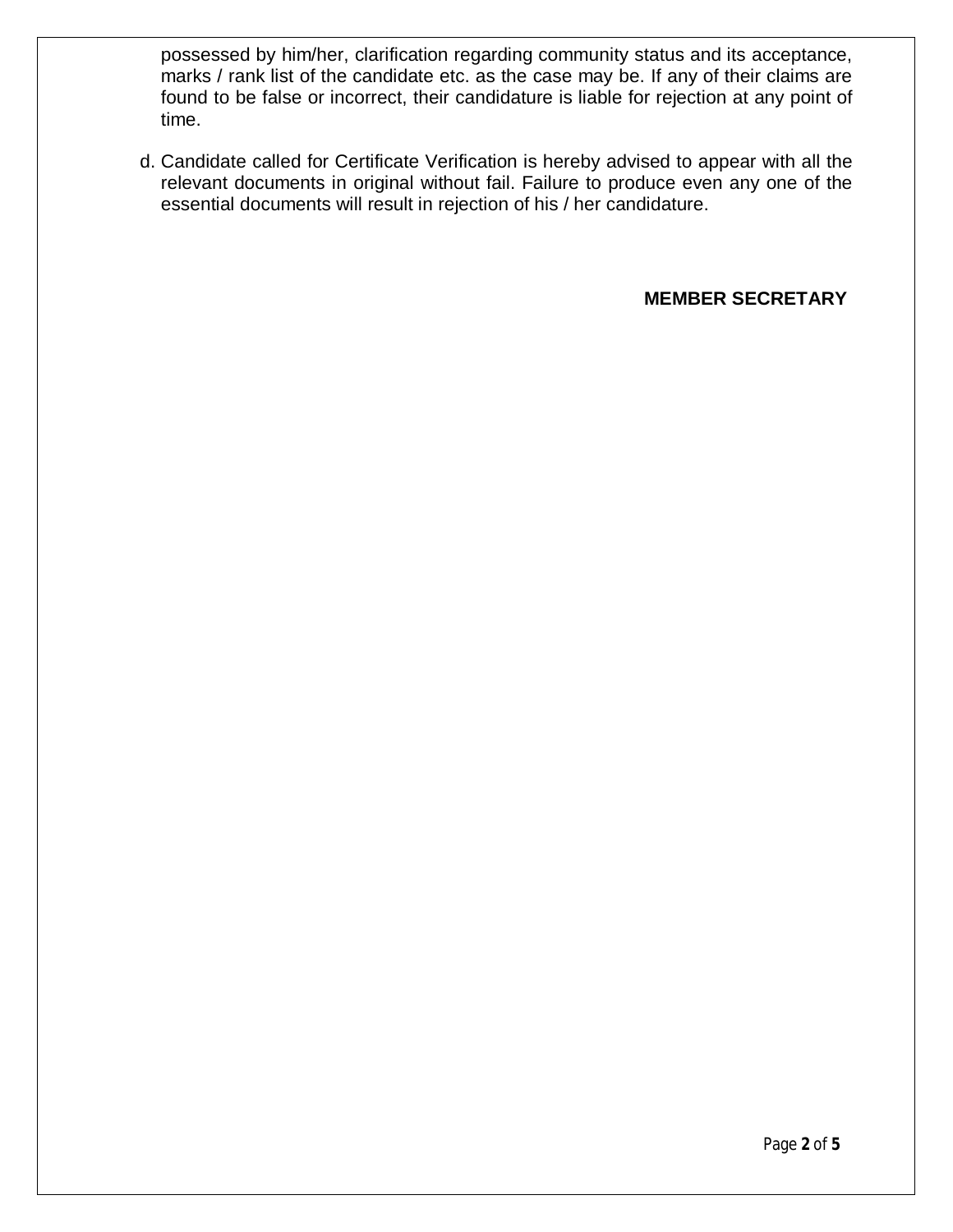### **MEDICAL SERVICES RECRUITMENT BOARD**

#### **Documents for verification for the post of Nurses**

**The following documents (original along with one set of self attested photocopies) are to be produced at the time of certificate verification. [Please arrange and bring the certificates in the same order for easy and quick verification]**

- **1. Evidence of Date of Birth (Birth Certificate/ SSLC/ HSC)**
- **2. Evidence of Educational qualification (SSLC; HSC; Diploma/ Degree in Nursing or Provisional certificate etc. as per the notification) [Diploma / Degree should be from a Government or Government approved Institution]**
- **3. Evidence of Tamil qualification (***viz***., SSLC / HSC /Certificate for having passed the second class Language Test (Full Test) in Tamil conducted by the Tamil Nadu Public Service Commission).**
- **4. Community certificate from the competent authority (Permanent Community Certificate)**
- **5. Tamil Nadu Nurses & Midwives Council Permanent Registration Certificate**
- **6. Certificate of character and conduct issued by Group A or Group B Officer. (Specimen copy furnished in next page)**
- **7. Certificate of character and conduct issued by the Head of the Institution in which he / she last studied.**
- **8. Differently abled certificate issued by the competent authority. (if applicable).**
- **9. No Objection Certificate from the Appointing Authority concerned (as per Annexure 5)(if applicable)**
- **10. An undertaking and Declaration to be submitted as in para 15 of Notification (Blank forms will be given during Certificate Verification)**
- **11. Two (2) passport size colour photograph (with Name and Application number on the backside).**
- **12. Any one of the Photo Identity Card issued by Government showing the address as in the application**.
- **13. The Discharge Certificate, PPO No. etc., in respect of Ex-Service woman.**
- **14. The candidate will also be asked to sign on the printed copy of on-line application (printed copy will be provided to the candidate at the venue)**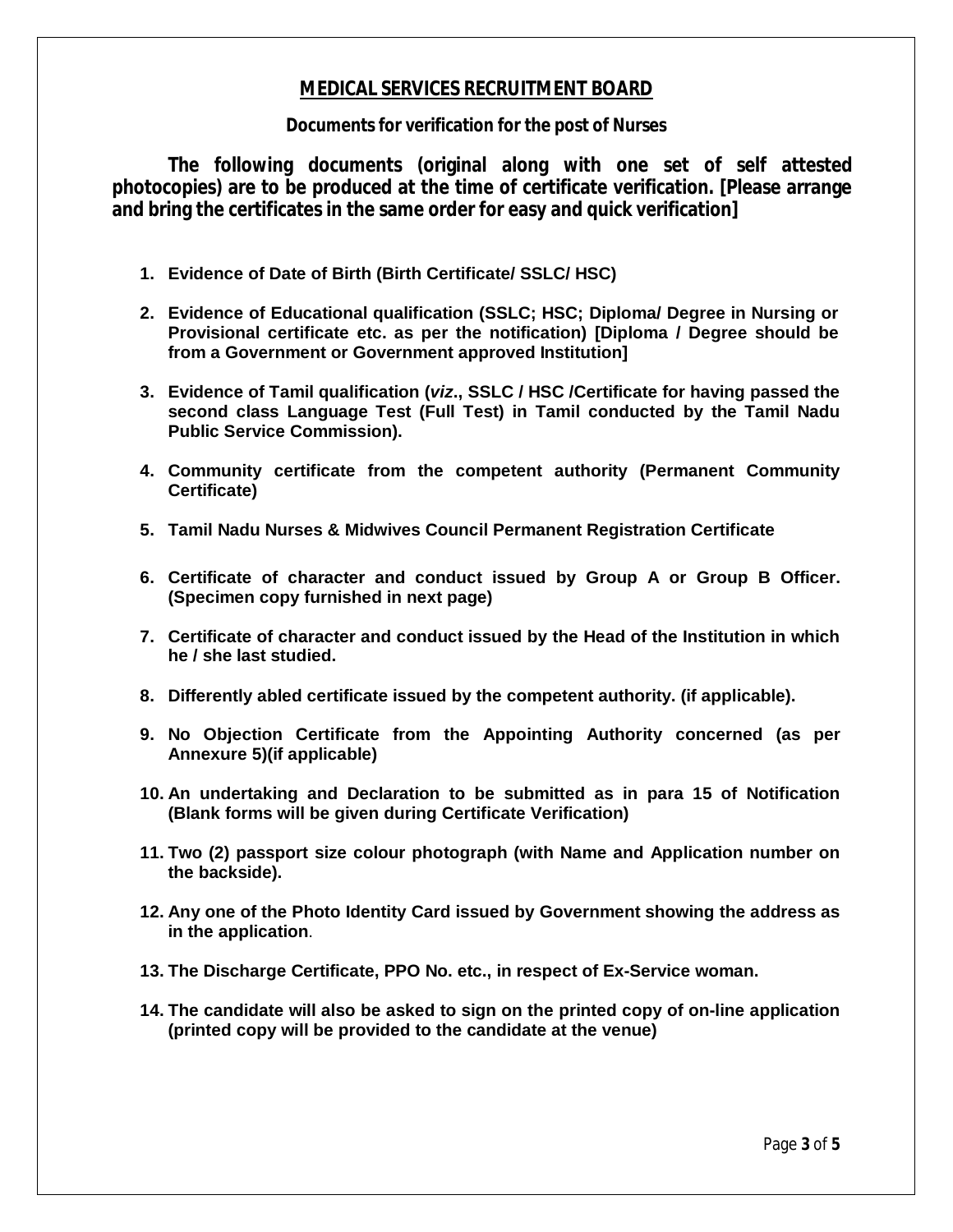# **Specimen Copy of conduct and Character Certificate (to be issued by a Group A or Group B Officer)**

Name of the Certificate issuing officer: Date: Date:

Designation :

Address of Institution :

Phone No.:

E-mail :

## **CERTIFICATE OF CHARACTER AND CONDUCT**

| past  years. His/ Her Character and conduct are |  |
|-------------------------------------------------|--|

The individual is not related to me.



**(Photo to be attested by the Certificate issuing officer with seal)**

Signature of the Certificate Issuing Officer

Full Name:

Designation with seal: